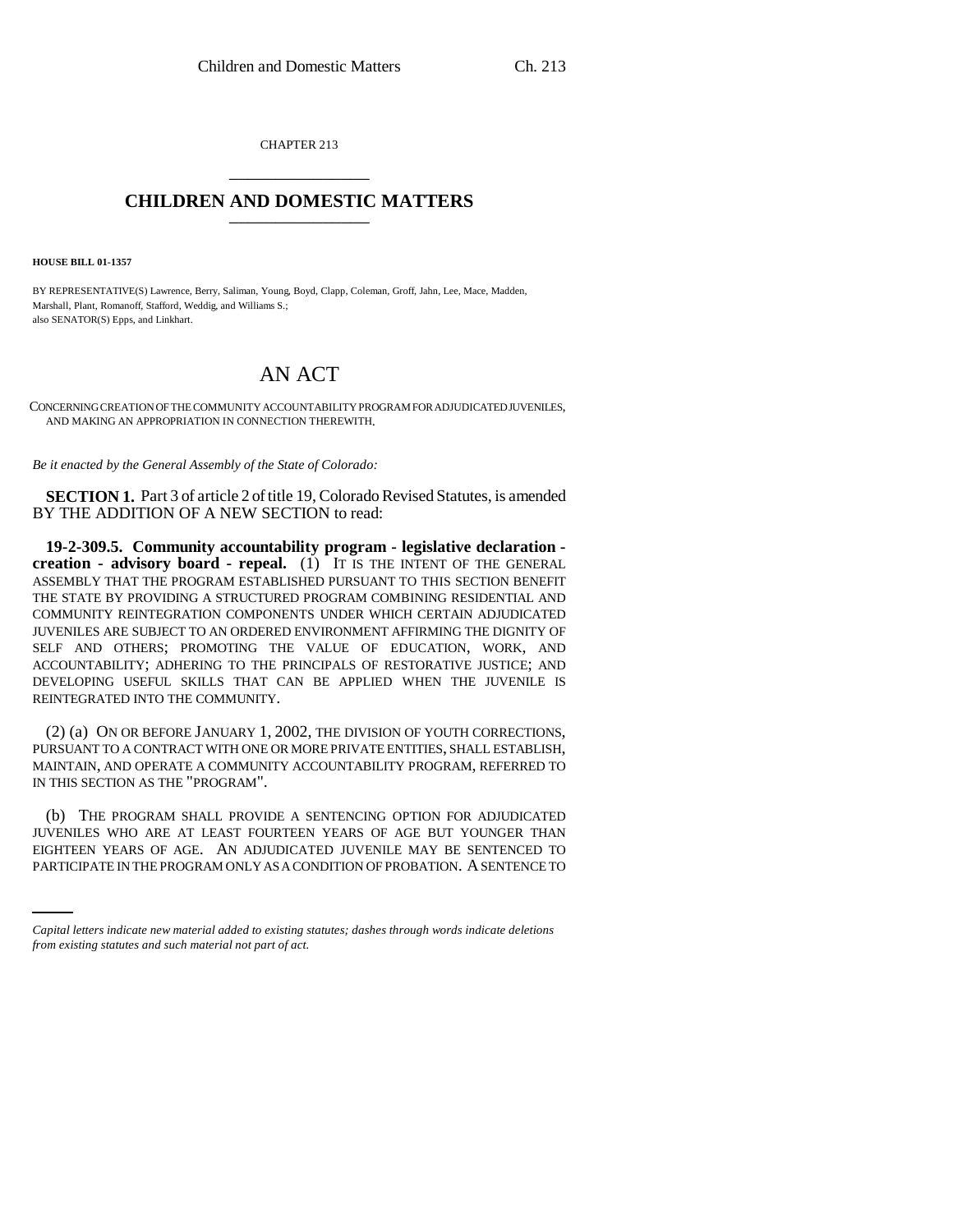THE PROGRAM MAY BE IN ADDITION TO, BUT SHALL NOT BE IN LIEU OF, A MANDATORY SENTENCE REQUIRED BY SECTION 19-2-911 (2). THE JUVENILE COURT SHALL CONSIDER THE PROGRAM AS A SENTENCING OPTION FOR HIGHER RISK JUVENILES WHO WOULD HAVE OTHERWISE BEEN SENTENCED TO DETENTION OR OUT-OF-HOME PLACEMENT OR COMMITTED TO THE DEPARTMENT OF HUMAN SERVICES.

(c) A SENTENCE IMPOSED PURSUANT TO THIS SECTION SHALL BE CONDITIONED ON THE AVAILABILITY OF SPACE IN THE PROGRAM AND THE DIVISION OF YOUTH CORRECTIONS' DETERMINATION OF WHETHER THE JUVENILE'S PARTICIPATION IN THE PROGRAM IS APPROPRIATE. A JUVENILE MAY BE DENIED PARTICIPATION IN THE PROGRAM UPON A DETERMINATION BY THE DIVISION THAT A PHYSICAL OR MENTAL CONDITION, INCLUDING SEVERE SUBSTANCE ABUSE, WILL PREVENT THE JUVENILE'S FULL PARTICIPATION IN THE PROGRAM. ANY JUVENILE DENIED PARTICIPATION IN THE PROGRAM SHALL BE RETURNED TO THE JUVENILE COURT FOR RESENTENCING.

(d) THE JUDICIAL DEPARTMENT SHALL PROVIDE INFORMATION TO THE DIVISION OF YOUTH CORRECTIONS CONCERNING SENTENCING OF THE JUVENILE, INCLUDING BUT NOT LIMITED TO THE JUVENILE'S CRIMINAL HISTORY, THE PRESENTENCE INVESTIGATION REPORT, THE RISK-NEED ASSESSMENT, AND DEMOGRAPHICS PERTAINING TO THE JUVENILE.

(e) THE PROGRAM SHALL BE ESTABLISHED FOR UP TO EIGHTY BEDS. UNDER THE CONTRACT ENTERED INTO PURSUANT TO PARAGRAPH (a) OF THIS SUBSECTION (2), THE DIVISION OF YOUTH CORRECTIONS SHALL PAY ONLY FOR THE ACTUAL NUMBER OF JUVENILES PLACED IN THE PROGRAM.

(3) IF FEASIBLE, THE PROGRAM MAY BE ESTABLISHED REGIONALLY, ONE IN EACH OF THE DIVISION OF YOUTH CORRECTIONS' REGIONS. THE DIVISION, THROUGH A COMPETITIVE BID PROCESS, SHALL SELECT ONE OR MORE PRIVATE ENTITIES TO OPERATE THE PROGRAM.

(4) (a) THE PROGRAM SHALL CONSIST OF TWO INTEGRATED COMPONENTS. EACH SELECTED ENTITY SHALL PROVIDE BOTH COMPONENTS WITHIN THE CONTRACTED REGION AS FOLLOWS:

(I) **Component I.** COMPONENT I SHALL CONSIST OF A SIXTY-DAY RESIDENTIAL PROGRAM, WHICH MAY CONTAIN, BUT NEED NOT BE LIMITED TO, THE FOLLOWING PROGRAM ELEMENTS:

(A) ASSESSMENT AND TREATMENT PLANNING;

(B) BEHAVIORALLY BASED PROGRAMMING WITH APPROPRIATE SANCTIONS AND REINFORCEMENTS;

(C) LIFE AND COGNITIVE SKILL DEVELOPMENT;

- (D) TREATMENT INTERVENTIONS;
- (E) EDUCATIONAL AND VOCATIONAL TRAINING;
- (F) COMPETENCY DEVELOPMENT;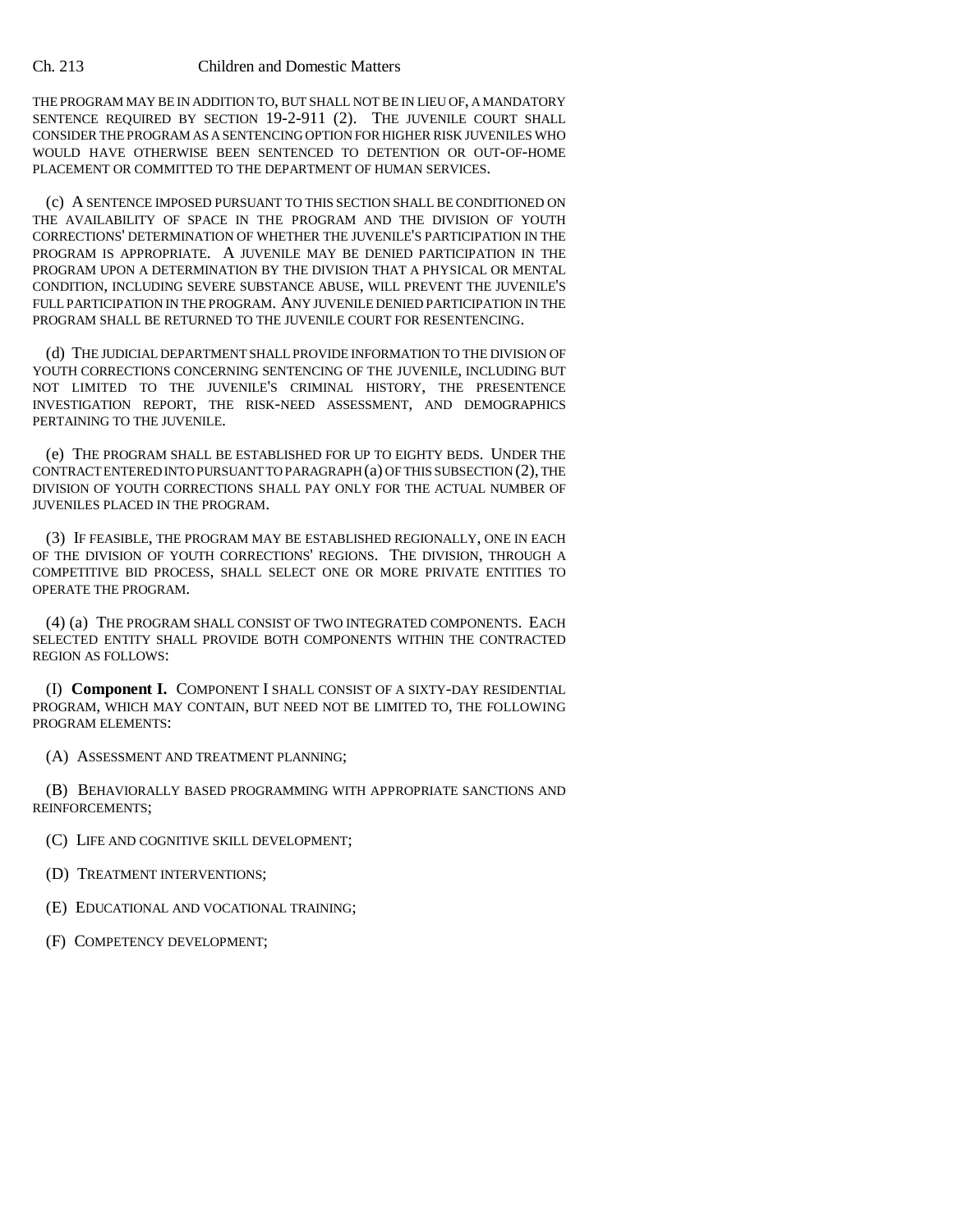- (G) VICTIM AWARENESS AND EMPATHY;
- (H) GENDER-SPECIFIC PROGRAMMING; AND
- (I) RESTORATIVE JUSTICE PROGRAMMING.

(II) **Component II.** COMPONENT II SHALL BE ADMINISTERED BY THE DIVISION OF YOUTH CORRECTIONS AND SHALL CONSIST OF A COMMUNITY REINTEGRATION PHASE. EACH JUVENILE ENTERING COMPONENT II SHALL HAVE A REINTEGRATION PLAN JOINTLY ESTABLISHED BY THE DIVISION OF YOUTH CORRECTIONS AND THE LOCAL PROBATION DEPARTMENT. COMPONENT II MAY CONTAIN, BUT NEED NOT BE LIMITED TO, THE FOLLOWING PROGRAM ELEMENTS:

- (A) MULTI-SYSTEMIC THERAPY;
- (B) FUNCTIONAL FAMILY THERAPY;
- (C) AGGRESSION REPLACEMENT TRAINING;
- (D) LIFE SKILLS;
- (E) SKILLS DEVELOPMENT;

(F) BEHAVIORALLY BASED PROGRAMMING WITH APPROPRIATE SANCTIONS AND REINFORCEMENTS;

- (G) EDUCATION AND VOCATIONAL TRAINING;
- (H) WORK EXPERIENCE;
- (I) VICTIM EMPATHY;
- (J) VICTIM-OFFENDER MEDIATION;
- (K) GENDER-SPECIFIC PROGRAMMING; AND
- (L) RESTORATIVE JUSTICE PROGRAMMING.

(b) THE PROGRAM MAY BE HOUSED IN A PRIVATELY OWNED AND OPERATED FACILITY OR IN A STATE-OWNED AND PRIVATELY OPERATED FACILITY. THE DEPARTMENTS AND ANY PRIVATE CONTRACTORS IN EACH REGION SHALL INVOLVE LOCAL GOVERNMENTS IN IDENTIFYING LOCATIONS FOR RESIDENTIAL FACILITIES.

(c) THE DIVISION SHALL INCLUDE A COMMUNITY INVOLVEMENT COMPONENT IN THE DEVELOPMENT OF REINTEGRATION PLANS, WHICH MAY INCLUDE THE CREATION OF COMMUNITY ADVISORY BOARDS.

(5) IF A JUVENILE IN THE FIRST COMPONENT OF THE PROGRAM WOULD SUBSTANTIALLY BENEFIT, THE DIVISION OF YOUTH CORRECTIONS SHALL NOTIFY THE LOCAL DEPARTMENT OF PROBATION WHO MAY PETITION THE COURT FOR AN EXTENSION OF UP TO FIFTEEN DAYS IN ADDITION TO THE INITIAL SIXTY-DAY PERIOD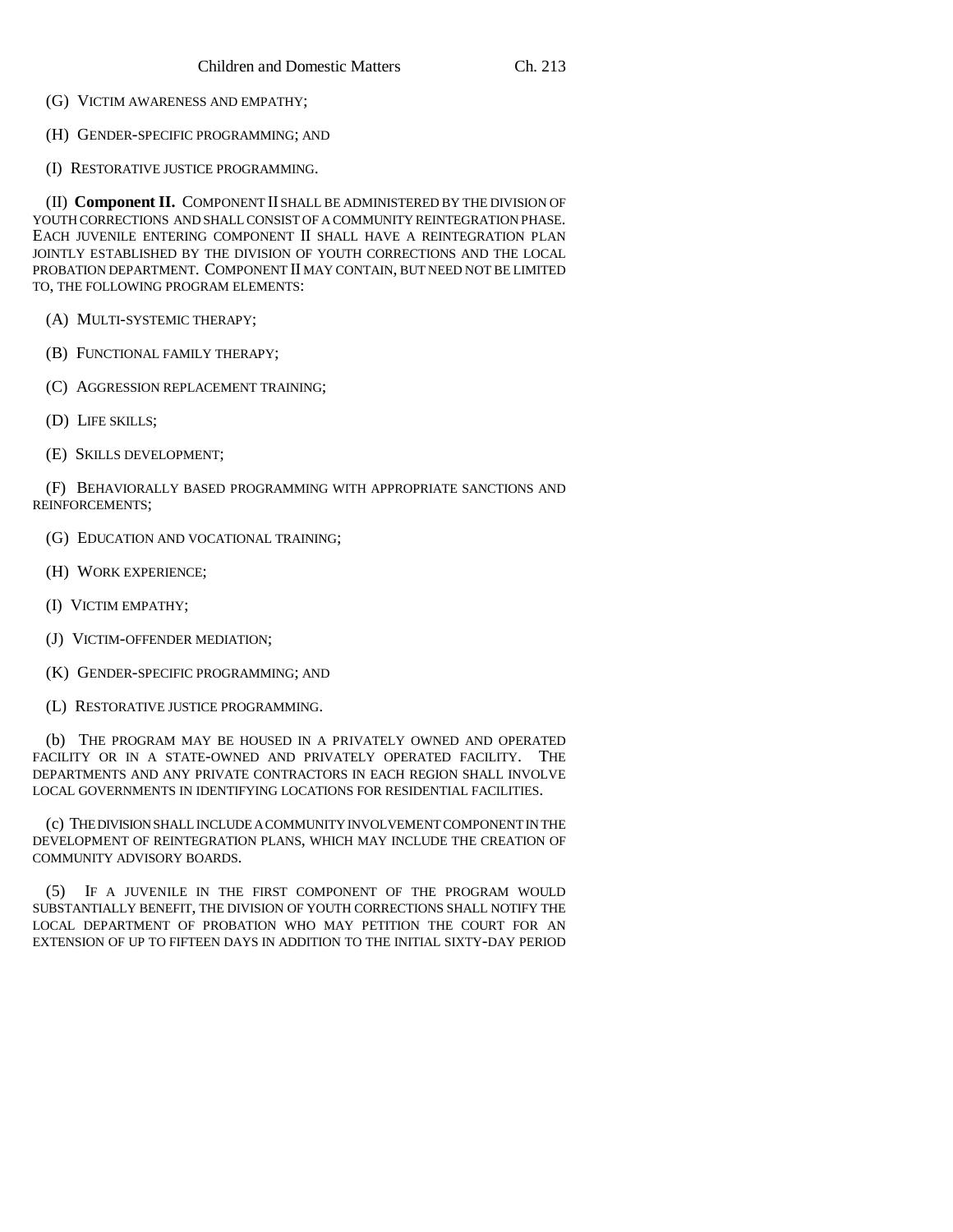## Ch. 213 Children and Domestic Matters

FOR THE FIRST COMPONENT OF THE PROGRAM. THE PERIOD OF TIME A JUVENILE SPENDS IN THE SECOND COMPONENT OF THE PROGRAM SHALL NOT EXCEED ONE HUNDRED TWENTY DAYS. THE ENTIRE PERIOD OF A JUVENILE'S PARTICIPATION IN THE PROGRAM SHALL NOT EXCEED THE LENGTH OF THE JUVENILE'S PROBATION SENTENCE. WHENEVER A JUVENILE FAILS TO PROGRESS THROUGH OR COMPLETE THE FIRST OR SECOND COMPONENT OF THE PROGRAM, THE JUVENILE SHALL BE SUBJECT TO THE PROVISIONS OF SECTION 19-2-925 (4) FOR VIOLATING A CONDITION OF PROBATION.

(6) THE DIVISION OF YOUTH CORRECTIONS AND THE JUDICIAL DEPARTMENT SHALL JOINTLY ESTABLISH GUIDELINES FOR THE PROGRAM AND EACH OF THE COMPONENTS THEREOF DESCRIBED IN SUBSECTION (4) OF THIS SECTION. NECESSARY SUPPORT SERVICES FOR THE JUVENILE AND THE JUVENILE'S FAMILY SHALL BE MADE AVAILABLE UNDER BOTH COMPONENTS OF THE PROGRAM, AS DEEMED APPROPRIATE BY THE DIVISION OF YOUTH CORRECTIONS.

(7) (a) A COMMUNITY ACCOUNTABILITY PROGRAM ADVISORY BOARD, REFERRED TO IN THIS SECTION AS THE "ADVISORY BOARD", IS HEREBY CREATED IN THE DEPARTMENT OF HUMAN SERVICES. THE ADVISORY BOARD SHALL CONSIST OF THIRTEEN MEMBERS, JOINTLY APPOINTED BY THE EXECUTIVE DIRECTOR OF THE DEPARTMENT OF HUMAN SERVICES AND THE STATE COURT ADMINISTRATOR, WHO SHALL SERVE THREE-YEAR TERMS; EXCEPT THAT, OF THE MEMBERS INITIALLY APPOINTED, FIVE MEMBERS SHALL SERVE THREE-YEAR TERMS, FOUR MEMBERS SHALL SERVE TWO-YEAR TERMS, AND FOUR MEMBERS SHALL SERVE ONE-YEAR TERMS, AS DESIGNATED BY THE EXECUTIVE DIRECTOR OF THE DEPARTMENT OF HUMAN SERVICES AND THE STATE COURT ADMINISTRATOR. AT LEAST ONE MEMBER OF THE ADVISORY BOARD SHALL BE APPOINTED FROM EACH REGION WHERE THE PROGRAM IS LOCATED.

(b) THE ADVISORY BOARD SHALL:

(I) ESTABLISH AND IMPLEMENT STATEWIDE SELECTION CRITERIA FOR JUVENILES SENTENCED TO THE PROGRAM;

(II) OVERSEE THE ONGOING EVALUATION OF THE PROGRAM AS A SENTENCING OPTION;

(III) REPORT POTENTIAL POLICY ISSUES TO THE GENERAL ASSEMBLY;

(IV) MAKE RECOMMENDATIONS FOR SUPPORT SERVICES DEEMED NECESSARY BY THE DIVISION OF YOUTH CORRECTIONS.

(c) THIS SUBSECTION (7) IS REPEALED, EFFECTIVE JULY 1, 2011. PRIOR TO SUCH REPEAL, THE ADVISORY BOARD SHALL BE REVIEWED AS PROVIDED FOR IN SECTION 2-3-1203, C.R.S.

(8) THE DIVISION OF YOUTH CORRECTIONS SHALL CONDUCT AN ONGOING EVALUATION OF THE PROGRAM. ON OR BEFORE JANUARY 15, 2003, AND ON OR BEFORE JANUARY 15 EACH YEAR THEREAFTER, THE DIVISION OF YOUTH CORRECTIONS SHALL SUBMIT A REPORT OF THE EVALUATION RESULTS TO THE GENERAL ASSEMBLY. THE DIVISION MAY CONTRACT FOR THE SERVICES AND LABOR NECESSARY TO PERFORM THE ONGOING EVALUATION.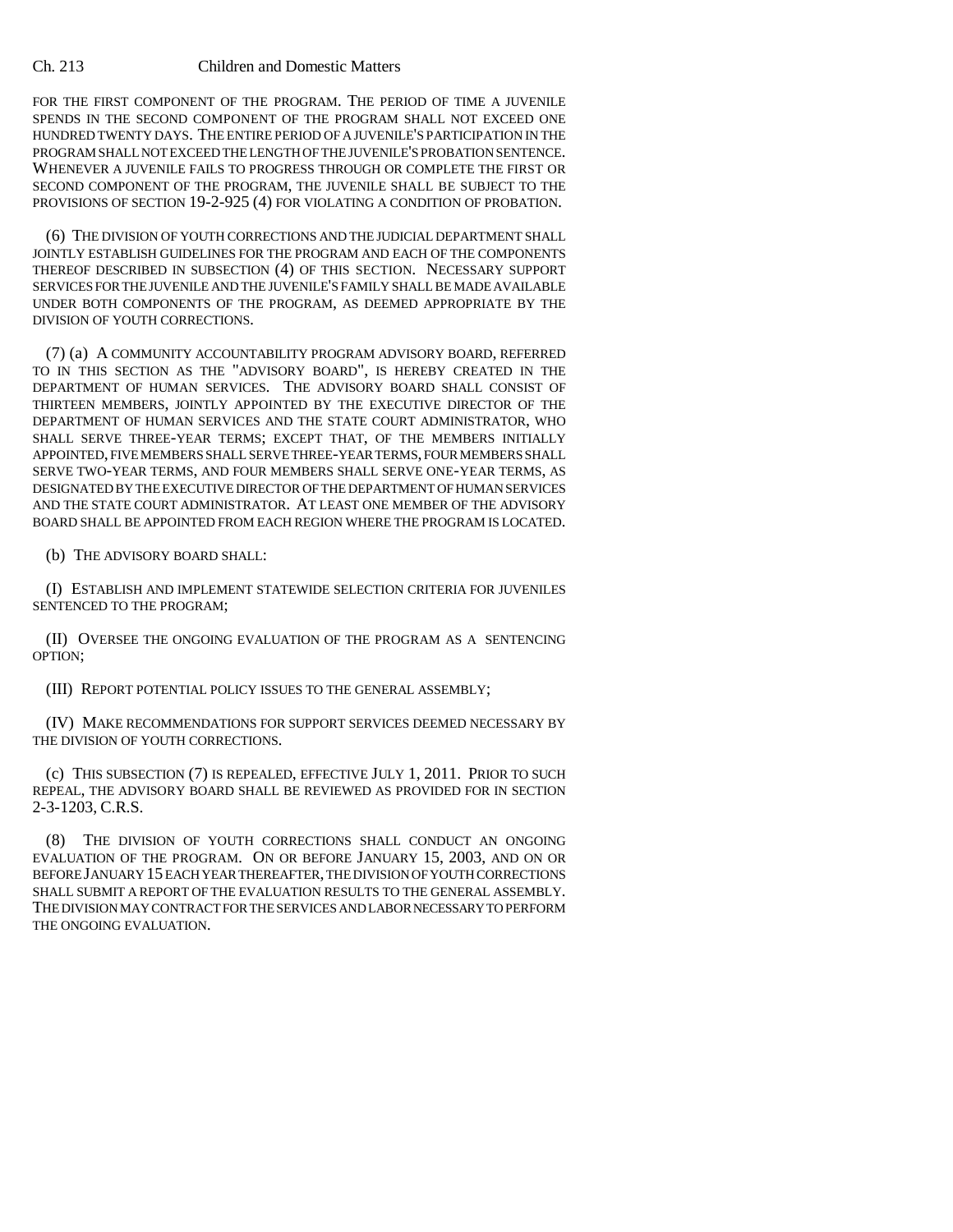**SECTION 2.** 19-2-907 (1) (f), Colorado Revised Statutes, is amended to read:

**19-2-907. Sentencing schedule - options.** (1) Upon completion of the sentencing hearing, pursuant to section 19-2-906, the court shall enter a decree of sentence or commitment imposing any of the following sentences or combination of sentences, as appropriate:

(f) Commitment to the regimented juvenile training program, as provided in section 19-2-914 COMMITMENT TO THE COMMUNITY ACCOUNTABILITY PROGRAM, AS PROVIDED IN SECTION 19-2-914;

**SECTION 3.** 19-2-914, Colorado Revised Statutes, is REPEALED AND REENACTED, WITH AMENDMENTS, to read:

**19-2-914. Sentencing - community accountability program.** EXCEPT AS OTHERWISE PROVIDED IN SECTION 19-2-601, THE COURT MAY SENTENCE THE JUVENILE TO PARTICIPATE IN THE COMMUNITY ACCOUNTABILITY PROGRAM AS SET FORTH IN SECTION 19-2-309.5. SUCH A SENTENCE SHALL BE A CONDITION OF PROBATION AND SHALL BE FOR HIGHER RISK JUVENILES WHO WOULD HAVE OTHERWISE BEEN SENTENCED TO DETENTION OR OUT-OF-HOME PLACEMENT OR COMMITTED TO THE DEPARTMENT OF HUMAN SERVICES. A SENTENCE PURSUANT TO THIS SECTION SHALL BE CONDITIONED ON THE AVAILABILITY OF SPACE IN THE COMMUNITY ACCOUNTABILITY PROGRAM AND ON A DETERMINATION BY THE DIVISION OF YOUTH CORRECTIONS THAT THE JUVENILE'S PARTICIPATION IN THE PROGRAM IS APPROPRIATE. IN THE EVENT THAT THE DIVISION OF YOUTH CORRECTIONS DETERMINES THE PROGRAM IS AT MAXIMUM CAPACITY OR THAT A JUVENILE'S PARTICIPATION IS NOT APPROPRIATE, THE JUVENILE SHALL BE ORDERED TO RETURN TO THE SENTENCING COURT FOR ANOTHER SENTENCING HEARING.

**SECTION 4.** 2-3-1203 (3), Colorado Revised Statutes, is amended BY THE ADDITION OF A NEW PARAGRAPH to read:

**2-3-1203. Sunset review of advisory committees.** (3) The following dates are the dates for which the statutory authorization for the designated advisory committees is scheduled for repeal:

(x) JULY 1,2011:THE COMMUNITY ACCOUNTABILITY PROGRAM ADVISORY BOARD, APPOINTED PURSUANT TO SECTION 19-2-309.5 (7), C.R.S.

**SECTION 5.** Appropriation - adjustments to the 2001 long bill. (1) In addition to any other appropriation, there is hereby appropriated, out of any moneys in the general fund not otherwise appropriated, to the department of human services, division of youth corrections, for the community accountability program, for the fiscal year beginning July 1, 2001, the sum of two million one hundred twenty-nine thousand twenty dollars (\$2,129,020), or so much thereof as may be necessary, for the implementation of this act.

(2) For the implementation of this act, appropriations made in the annual general appropriation act for the fiscal year beginning July 1, 2001, shall be adjusted as follows: